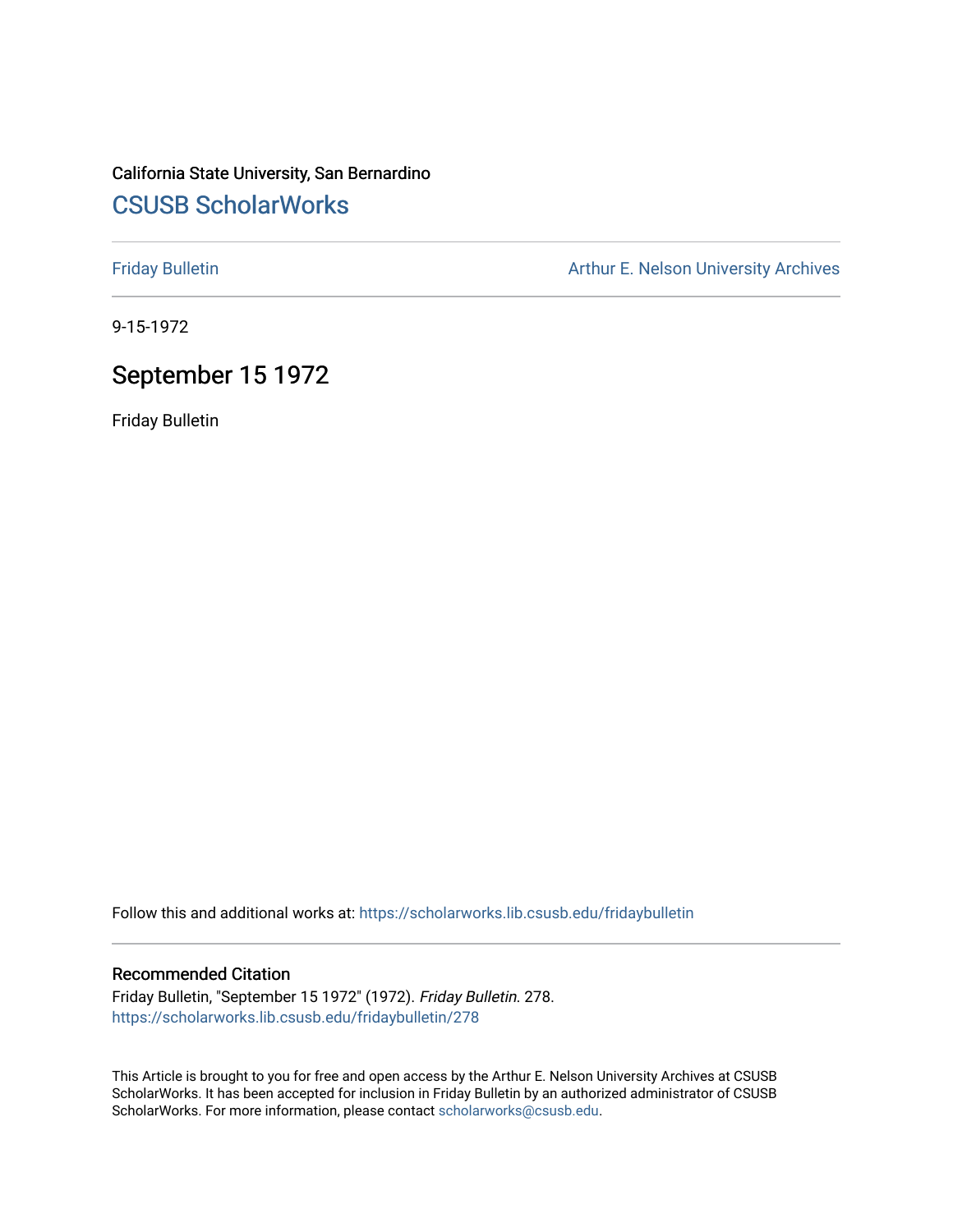## California State College CALIFORNIA STATE COLLEGE, **SAN BERNARDINO**

**the BULLETIN September 15, 1972** 

/

**78 E.O.P. STUDENTS BEGIN PREPARATION FOR FALL QUARTER** 

RECEIVED

**SEP** 5 1972

**rttown** 

 $\eta_1$ 

**College life began this week for 78 students who are particpating in E.O.P. Orientation Week, which began last Monday and will continue through today.** 

**Twenty-five of the students became the first occupants of Serrano Village, the College's residence halls.** 

**During the course of the week orientation talks were given by members of the Student Services staff and Ernest Garcia, professor of Education; Alice Wilson, Librarian; Vernon Leviege, Ethnic Studies Coordinator^and students Van Andrews, Ronald Saucedo and Robert Rochelle. \* \* \*** 

**FRESHMEN. PARENTS TO PARTICIPATE IN ORIENTATION PROGRAM** 

**First-time freshmen will begin a two-day orientation on Sunday, September 17. Some 60 parents have signed up for participation in a special part of the program which will in-**

**clude a welcoming address by Kenton Monroe, a tour of the campus by the Campus Tour Guides, a Bar-B-Q and swim. A meeting with President John M. Pfau will conclude the parents' orientation.** 

**Freshmen will continue their orientation Sunday evening and all day Monday, September 18, \* \* \*** 

**NEW ENTRY TO ADMISSIONS AREA OPEN ON EAST SIDE OF STUDENT SERVICES BLDG.**  **A new entrance to the Admissions and Records office is now completed. The glass entry is located oh the east side of the Student Services Building.** 

**College personnel should direct all persons who inquire about the location of the Admissions and Records office to turn left at the top of the present steps and proceed along a sidewalk to the new entrance marked "Admissions and Records."** 

**NEW HOURS FOR INFORMATION DESK**  The office of Admissions and Records announces the **following new hours for the Information Pesk, effective September** 28; 8:30 a**.m. to** 7:30 **p.mi Hon', thru Thurs.**  8:30 a**.m. to 5 p.m. Fri. 9 a.m. to noon Sat.**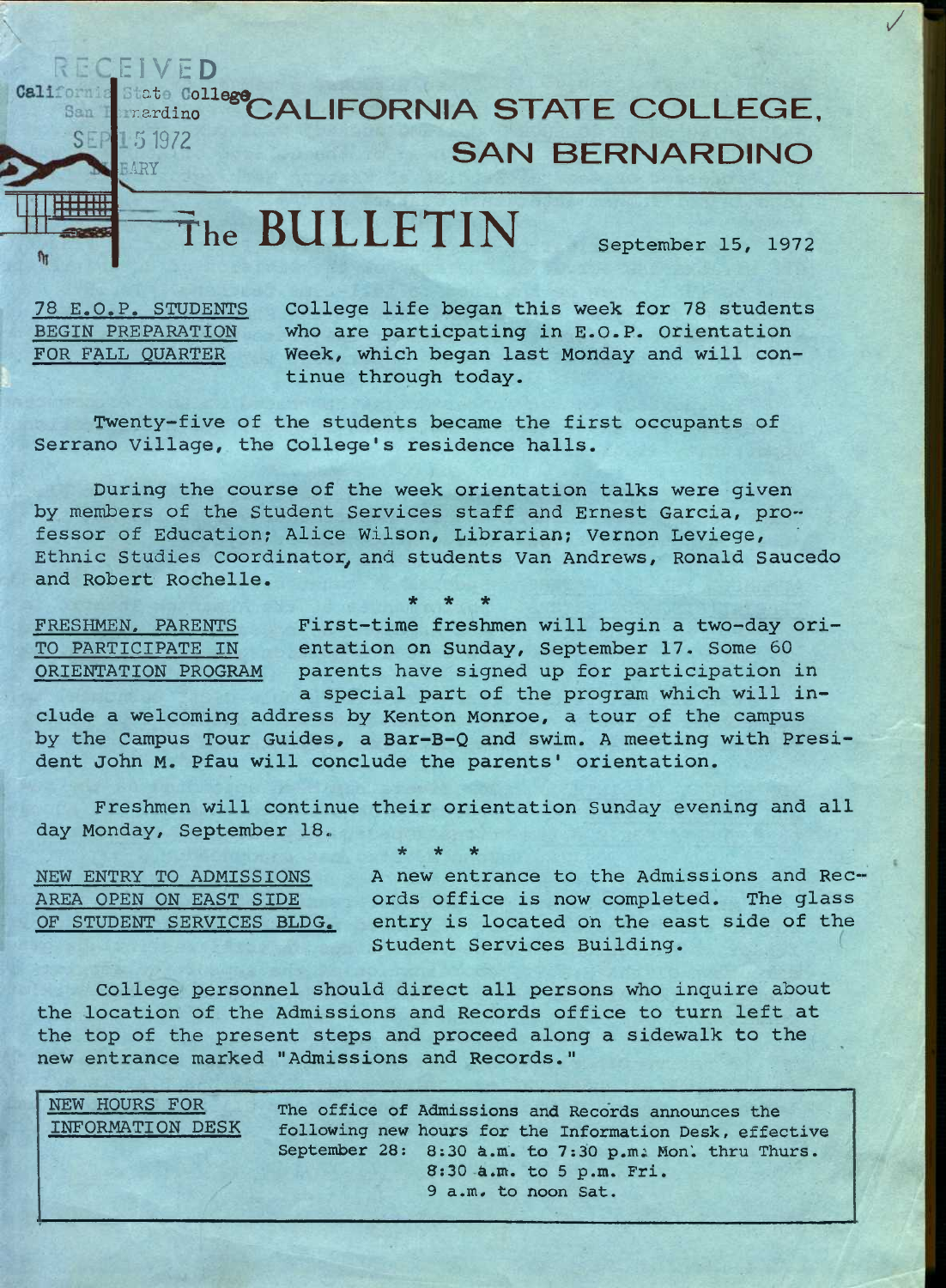**JESSE HIRAOKA ACCEPTS Jesse Hiraoka, a member of the CSCSB NEW POST AT WESTERN faculty and administration since the WASHINGTON STATE COLLEGE College opened, will take the position of Dean of the College of Ethnic Studies** 

**and Professor of General Studies at Western Washington State College in Bellingham later this month.** 

**Since his arrival on campus in 1965 as a Professor of French, Dr. Hiraoka has served as Chairman of the Division of Humanities from 1966 to 1969, When he returned to full-time teaching. In 1970 be ended a one-year term as Chairman of the Faculty Senate. He also served two years as a member of the State-wide Academic Senate and was Coordinator of the French Department for a number of years.** 

**In addition to many other duties he headed an ad hoc committee to develop the Experimental Admissions Program, now the Educational Opportunity Program.** 

**At Western Washington State Dr. Hiraoka replaces Sergio Elizondo former CSCSB Coordinator, Spanish Department, who is leaving to accept a position at New Mexico State University.** 

**\* \* \*** 

| AHMANSON | THEATRE OFFERS          |  |
|----------|-------------------------|--|
|          | SPECIAL DISCOUNT PRICES |  |
|          |                         |  |

Special discount brochures for this season' performances at the Ahmanson Theatre in the Los Angeles Music Center are attached to **this week's edition of the Bulletin.** 

**Use of the offical order form will enable CSCSB personnel to sav as much as \$15.40 on a pair of season tickets for the four plays. Special group rates are available for students. \* \* \*** 

| TOM RIVERA APPOINTED   | Tom Rivera has been appointed as the new  |
|------------------------|-------------------------------------------|
| NEW ASSOCIATE DEAN     | Associate Dean of Students for the Educa- |
| OF STUDENTS FOR E.O.P. | tional Opportunity Program, President     |
|                        | John M. Pfau has announced.               |

**Mr. Rivera, formerly a counsellor and human relations coordinator at Valley College, also will hold the position of Assistant Professor of Education. The new dean's responsibilities include general direction of the E.O.P., coordination of the supportive services programs and teaching in the Department of Education when his workload**  permits.

**A native of Colton, Mr. Rivera graduated from Colton High School in 1958 and attended Valley College. He earned his B.A. in sociology, teaching credential and M.A. in education at Cal State U, L.A. and is a Ed.D. candidate in education at UCLA. 2**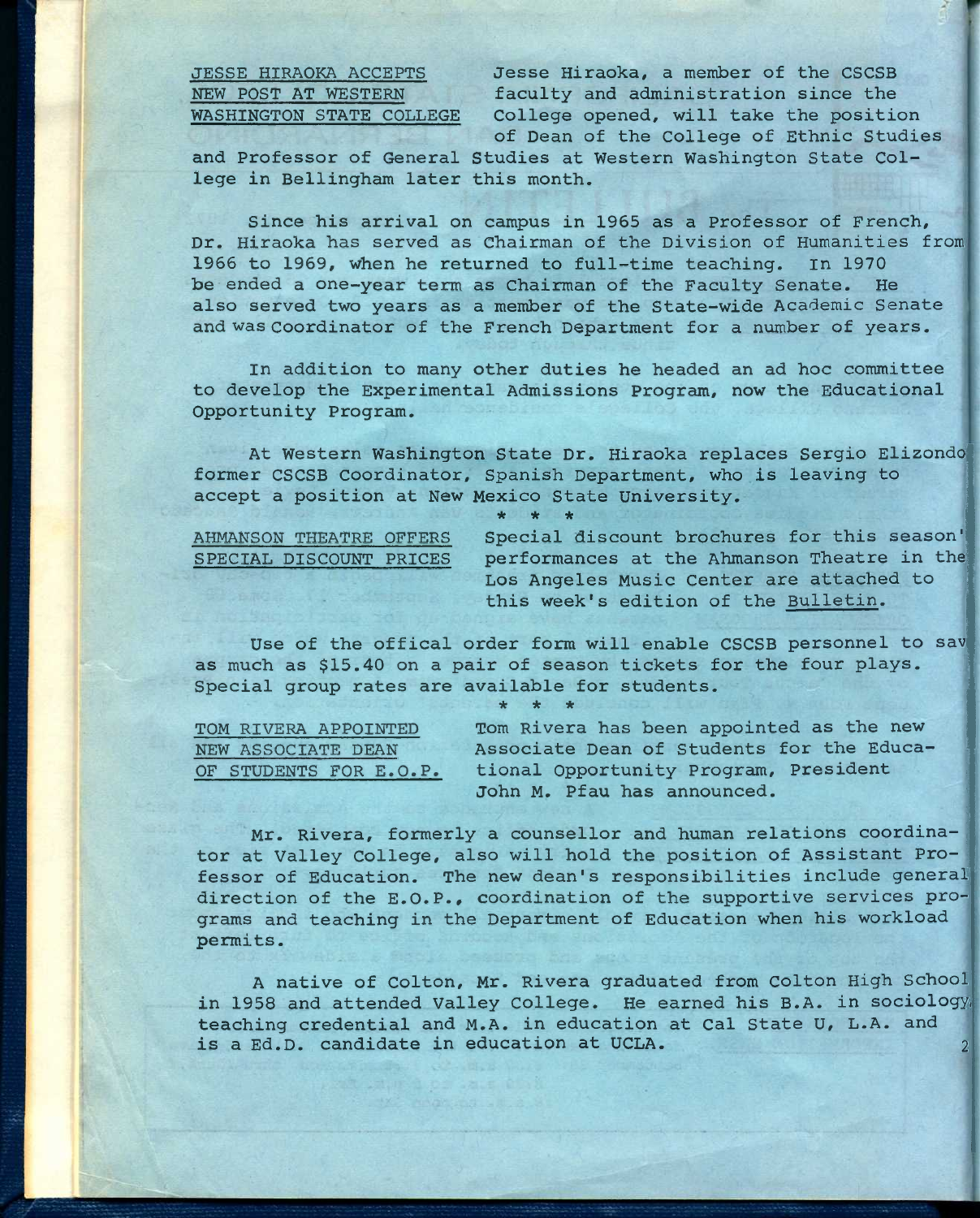**TOM RIVERA APPOINTED -(Cont'd) As a Peace Corps volunteer, he spent** 

**two years in Colombia. He began his teaching career in Rialto where he taught sixth grade for five years.** 

**Last day to register to vote in the November General**  REMINDER<sup>®</sup> **Election is October 8. A Registrar of Voters is located in AD-142 from 10 to noon every day. During class registration a registrar will be on campus to register voters all day. \* \* \*** 

**\* \* \*** 

**RETIREMENT COURSES Those employees nearing retirement who wish OFFERED FOR EMPLOYEES to attend retirement planning courses being offered by the Public Employees' Retirement** 

System should contact the Personnel office for information regarding **dates, places and hours of the classes. \* \* \*** 

**IN THE NEWS** Alexander Sokoloff (Biology) received word that Volume 1 of his book, Biology of Tribolium, has **been released by the publisher, Oxford University** 

**Press. The text, one of three volumes, deals with morthology, cytology, taxonomy and embryology and teratology of flour beetles. Dr. Sokoloff has finished Volume 2 and is working on volume 3.** 

**+** 

**Ronald Taylor (Biology) presented a paper at the American Institute of Biological Science held at Minneapolis August 27-September 1. His paper was entitled "Insects As Human Food."** 

**+** 

**Tony Britto (Receiving) was presented with a plaque by members of the Badger Hill Chapter of CSEA at their last meeting. The award was made in honor of Mr. Britto's "devotion and work" and his service as president for two and a half years.** 

**\* \* \*** 

**"SERRANO VILLAGE" The eight-building complex of residence halls has OFFICIAL NAME FOR been officially named Serrano Village, according RESIDENCE HALLS to Theron Pace, Housing Coordinator. Dr. Pace states that "serrano" means "those living in the** 

**hills." The individual houses are also named and numbered: No. 1 - Tokay; No. 2 - Arrowhead; No. 3 - Joshua; No. 4 - Mojave; No. 5 - Morongo; No. 6 - Waterman; No. 7 - Badger; No. 8 - Shandin. Among the houses Nos. 7 and 8 are co-ed; No. 1 is for men and No. 2 for women. \* \* \*** 

*PERSONALS* **Mary Jo Meade (formerly of the Library staff) was married on August 12 to Dr. Robert M. Wallace, San Bernardino dentist. Dr. and Mrs. Wallace plan on leaving soon for a trip to Spain.** 

**+** 

**SYMPATHY - The College extends sympathy to Mr. and Mrs. Jack Meehan (Judy, Personnel). Mr. Meehan's father di^d last Sunday in Kaiser Hospital. He was a resident of Lake Arrowhead.** 

**(Continued on Page 4) 3**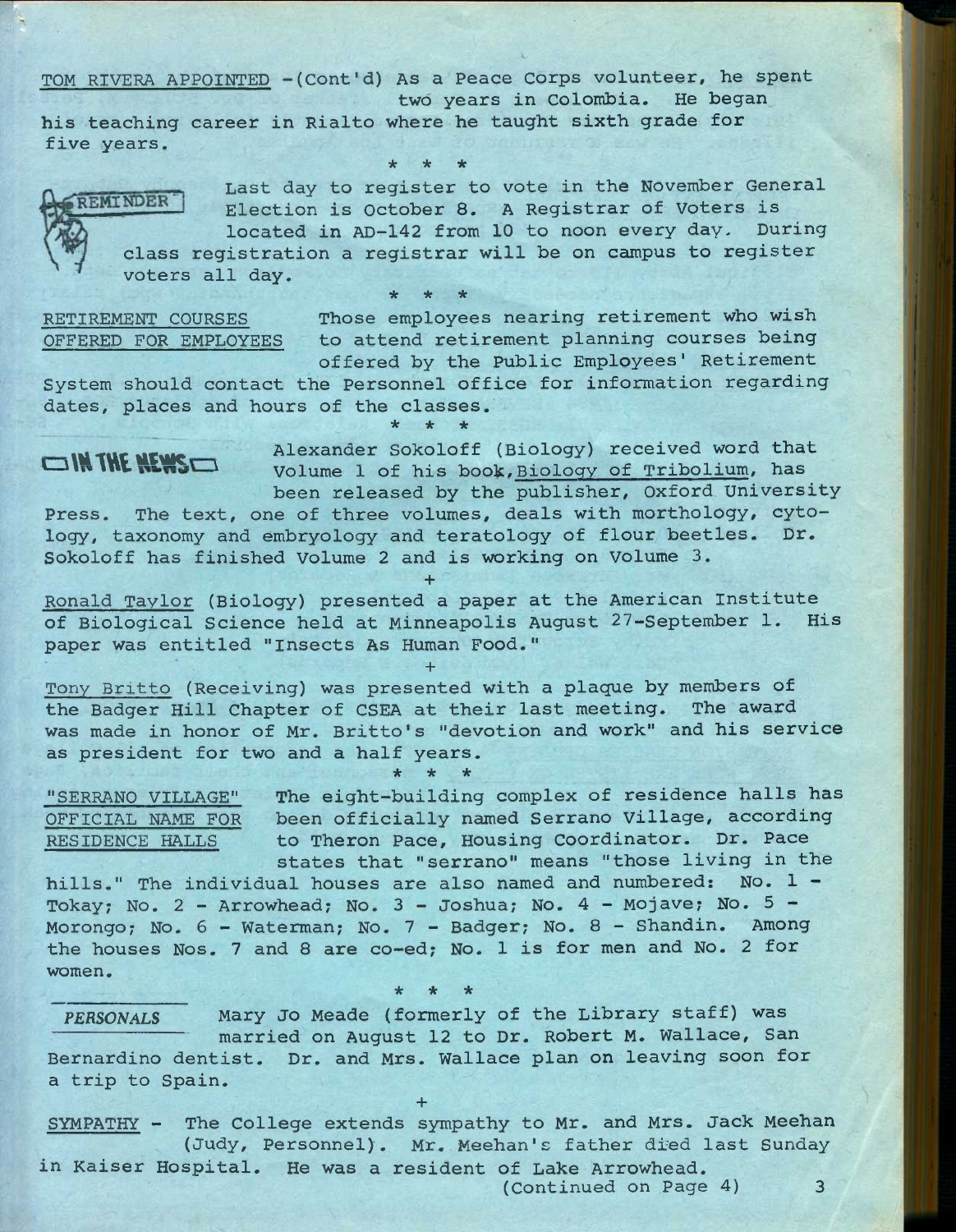**SYMPATHY - (History) The late Mr. Persell died recently following a brief illness. He was a resident of West Los Angeles. The College was saddened to learn of the death of Mr. Robert K. Persell, father of Dr. Stuart M. Persell \* \* \* Clerical Asst. IIA in Art and Philosophy Depart-***EMPLOYMENT* CIEILCAL ASSC. ITA IN ALC and PHILOSOPHY Deparc-<br> *OPPORTUNITIES* ments. Experience necessary; type: 50 wpm; salary: \$484 per month. **+ Clerical Asst. IIB to act as secretary to Foreign Language Dept.; 1 yr. experience necessary; type: 50 wpm; shorthand:80 wpm; salary: \$522 per month. \* \* \* DIRECTORY Add: CHANGES Ext. 438 494 591 315 WISE, Linda, Acct. Clk., Business Off.**  LONG, Joseph S., III, Tech. Asst., P.E. **RIVERA, Tom, Assoc. Dean of Students,EOP ROSE, Michael, Relations with Schools Officer, Adm. & Records + PE-i:**  ss-i: **SS-1( AD-i: Left the College: Carolyn Adams (Accounting) Records) Mary Briscoe (Admissions & Judy Bays (Humanities) Nicholas Pencoff (Library) Maryhelen Sanders (Accounting) Kathy Scroggins (Business Office) Gail Walker (Admissions & Records) +**  Transfers: Penny Jones to Dept. Sec'y, History & Anthropology **\* EXTENSION CLASSES OPENING NEXT WEEK ARE LISTED ON PAGE 5 \* \* For the information of all College personnel and their families. Page 5 of the Bulletin carries a listing of all Fall Extension classes beginning during the forthcoming week** 

**as well as the city where they will be held.**